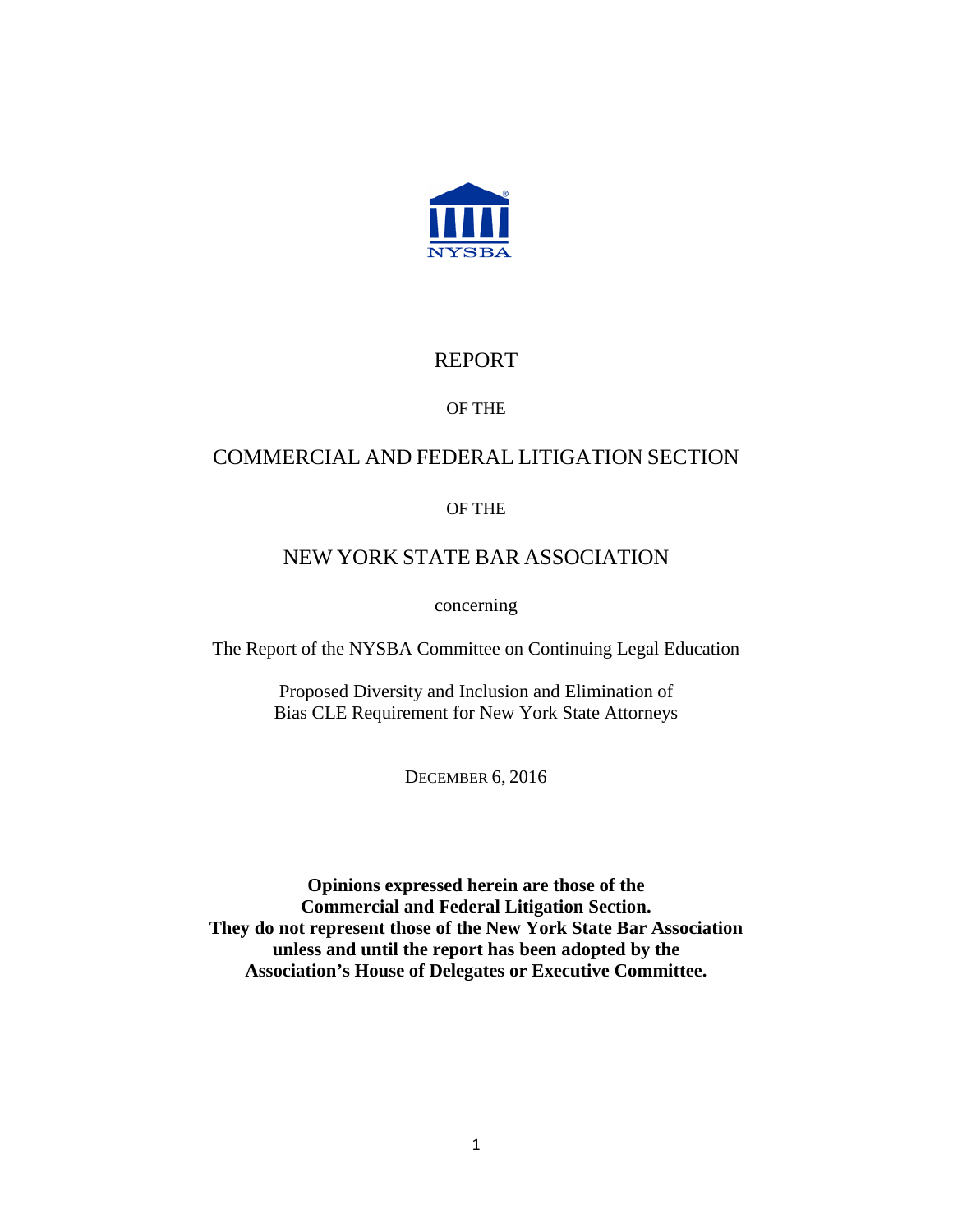# **Report of the Section as recommended by the Diversity Committee Working Group**[∗](#page-1-0)

### **I. Introduction and Summary of the Proposal**

At the November 5, 2016 NYSBA House of Delegates meeting, the Committee on Continuing Legal Education ("CLE Committee") proposed that the Bar adopt a mandatory diversity and inclusion and elimination of bias ("D&I") CLE requirement for all attorneys admitted in New York. The CLE Committee's proposal is not without precedent, and is modeled on the unanimously approved resolution supported by the American Bar Association's House of Delegates at its mid-year meeting in February 2016. Similarly, California and Minnesota both have adopted mandatory D&I CLE requirements.

The genesis of this proposal in New York – as well as in other jurisdictions – is the fact that issues surrounding race, ethnicity, religion, national origin, gender, sexual orientation, disability discrimination, etc., remain critically important in our society. Similarly, lack of access to legal representation by traditionally disadvantaged groups and the continuing underrepresentation of women and minorities within the highest ranks of the profession continue to present challenges for the legal community as a whole.

As set forth in the attached detailed Report of the NYSBA CLE Committee ("Report"), one of the key drivers of the recommendation is NYSBA's core belief that increasing diversity and inclusion – as well as the elimination of bias – within the profession is essential for legal practitioners to be able to respond effectively to our society's rapidly changing demographics. The proposal is also aimed at increasing lawyers' core competencies by educating them to not

l

<span id="page-1-0"></span>The Diversity Committee Working Group was comprised of the current Diversity Committee Co-Chairs, The Honorable Sylvia Hinds-Radix and Carla M. Miller, Esq., as well as former Committee Chair, The Honorable Barry Cozier and former Section Chair and House of Delegates Alternate Representative Tracee Davis, Esq.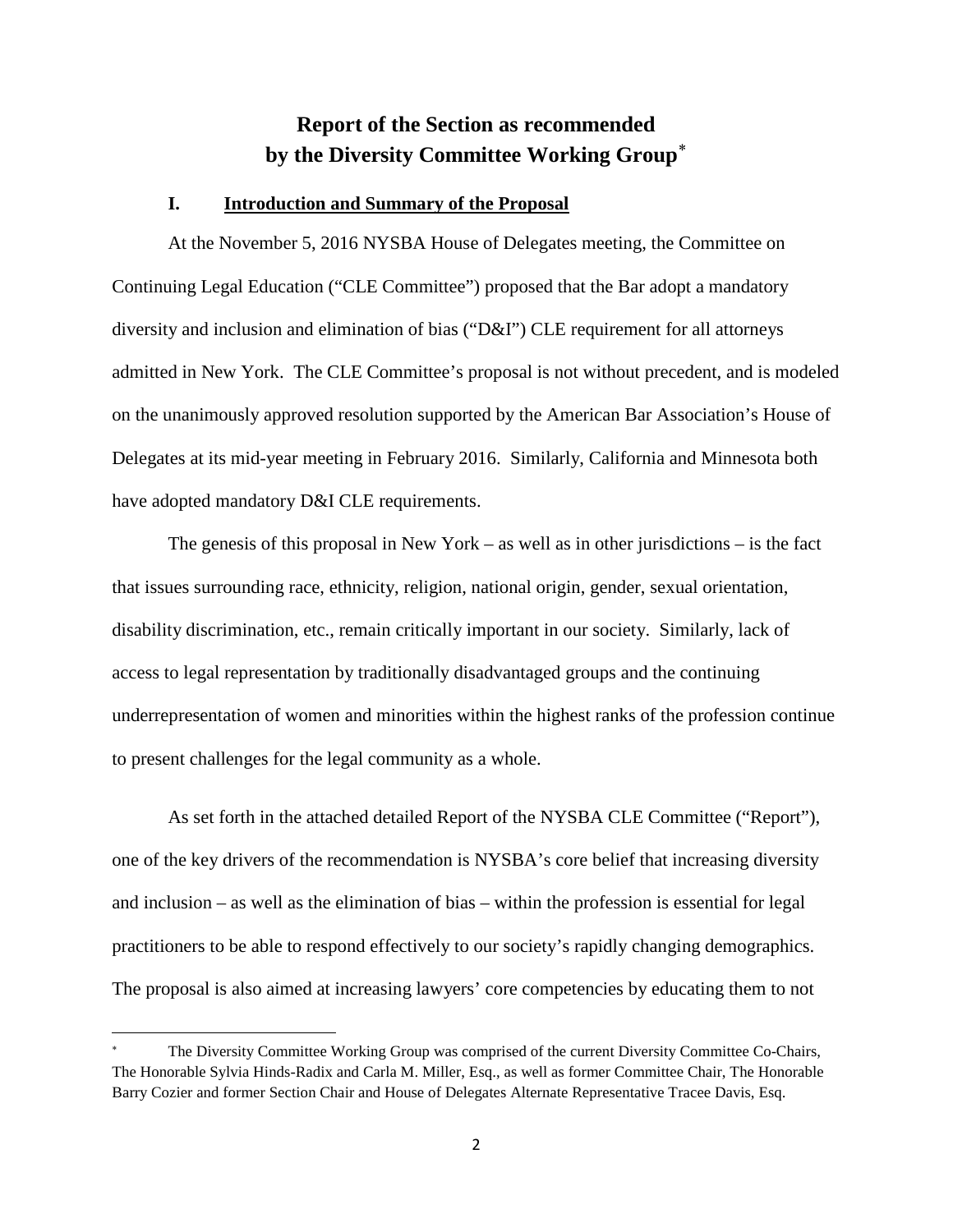only better serve an increasingly more diverse client base, but also to continue to work on the forefront of the social justice issues for which the profession traditionally has fought for over half a century. (*See* Report, at 3, describing the four basic values of professional responsibility; including, *inter alia*, "striving to promote justice, fairness and morality").

Accordingly, the CLE Committee's specific recommendation is that all accredited CLE providers within the state "be encouraged to create a wide range of programs for all practice areas that incorporate diversity and inclusion, which would include the elimination of bias – whether dealing with other attorneys, clients, courts or anyone else in the legal system." Moreover, the CLE Committee proposes that "one (1) or two (2) credit hours of D&I CLE be required for the biennial reporting period." Importantly, the new credit hour requirement would be a standalone or "floating" requirement, **but not add to** the current requirements of thirty-two (32) credit hours for new attorneys, or twenty-four (24) hours for experienced attorneys.

#### **II. Recommendation to Adopt CLE Committee's D&I Requirement**

The Commercial and Federal Litigation Section recommends the adoption of the CLE Committee's Report. NYSBA's adoption of the new CLE requirements would be entirely consistent with the Bar's longstanding positions on D&I generally, and would align New York with the ABA on the issue, along with the other states that already have adopted such CLE requirements. The Section also emphasizes that support of the CLE Committee's recommendation would further augment the Section's stated commitment to increasing diversity within the profession, and the field of litigation in particular, that it started over a decade ago with its annual Smooth Moves CLE program and awards presentation, and the Commercial Division 1L Minority Fellowship.

3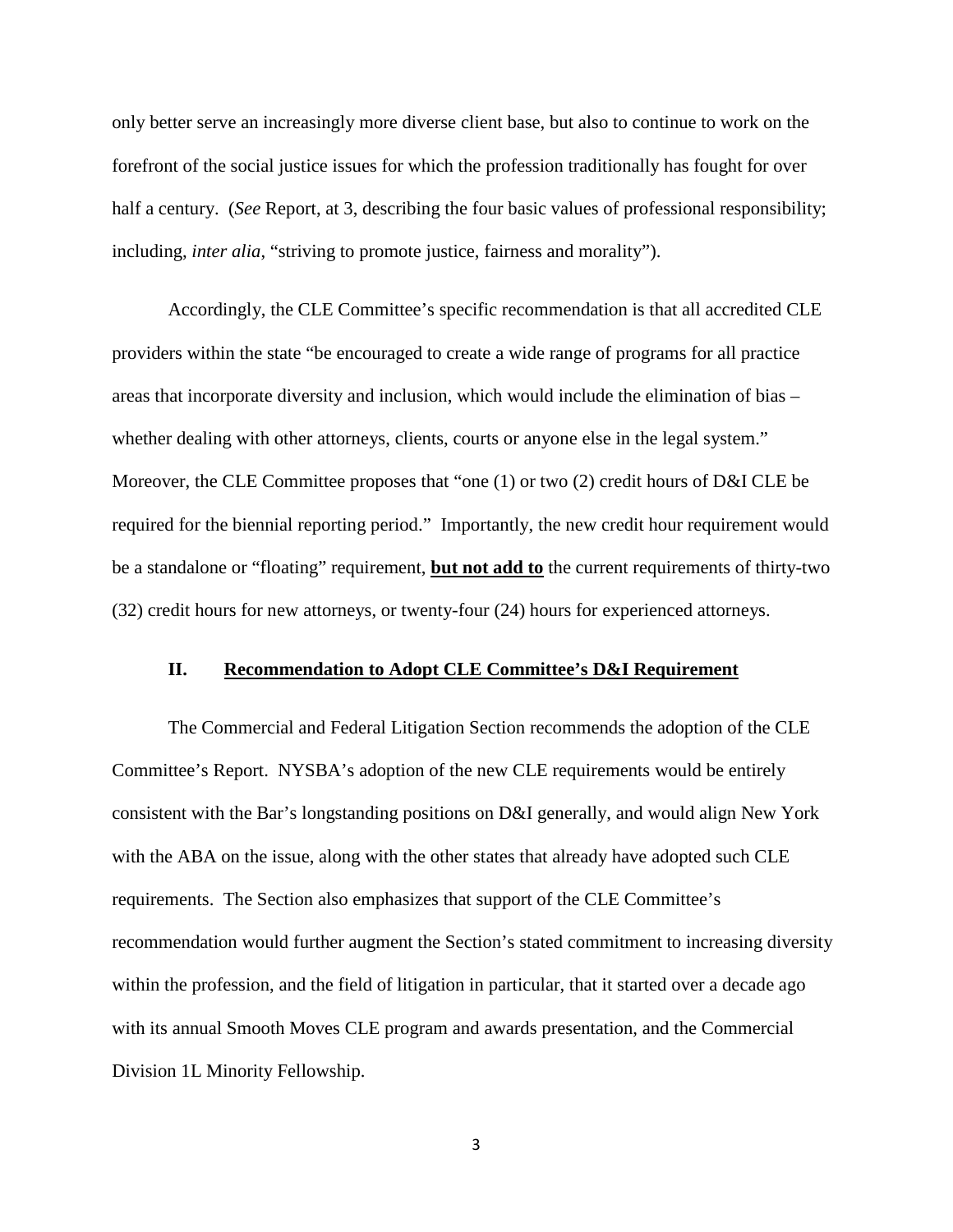Other than the fact that it would now become part of each attorney's mandatory CLE requirement, we further note that fulfilling the requirement should not be onerous, since there are currently numerous CLE programs on D&I topics offered by several of the New York-based bar associations, including NYSBA itself, the Bar of the City of New York, and the New York County Bar Association, as well as private CLE providers. (For example, one notable, upcoming CLE course offering by the City Bar that likely would satisfy the proposed D&I requirement, and also enhance competency within the profession is entitled *Assisting Victims of Hate Crimes and Bias and Representing Peaceful Protesters*). In addition, one significant advantage of the proposal is that, while it imposes a mandatory D&I requirement, it does not increase the current biennial hourly CLE requirements and could easily be melded into existing requirements much like the mandatory ethics CLE credits. Accordingly, the actual requirement is nominal, as it presumably would entail completion of only a single CLE course over the biennial period.

We recognize that the proposal is not without some measure of controversy concerning how and in what manner diversity and inclusion would be defined. To address this potential issue, the Section would like to see the CLE Committee provide further clarification in two areas. Specifically, the proposal could be clearer regarding the language within a CLE course description that a provider would need to use in order to determine whether the credit has been satisfied  $-i.e.,$  currently, there exists a clear understanding of what it means to satisfy the Ethics credit requirement, but unless providers are given clear guidelines of what to include in a course description – as well as substance, of course – to make clear that the D&I requirement is met, then some confusion could ensue. Further, the Section also recommends that the CLE Committee clearly decide the precise requirement, instead of the current statement of "one (1) or two (2) credit hours."

4